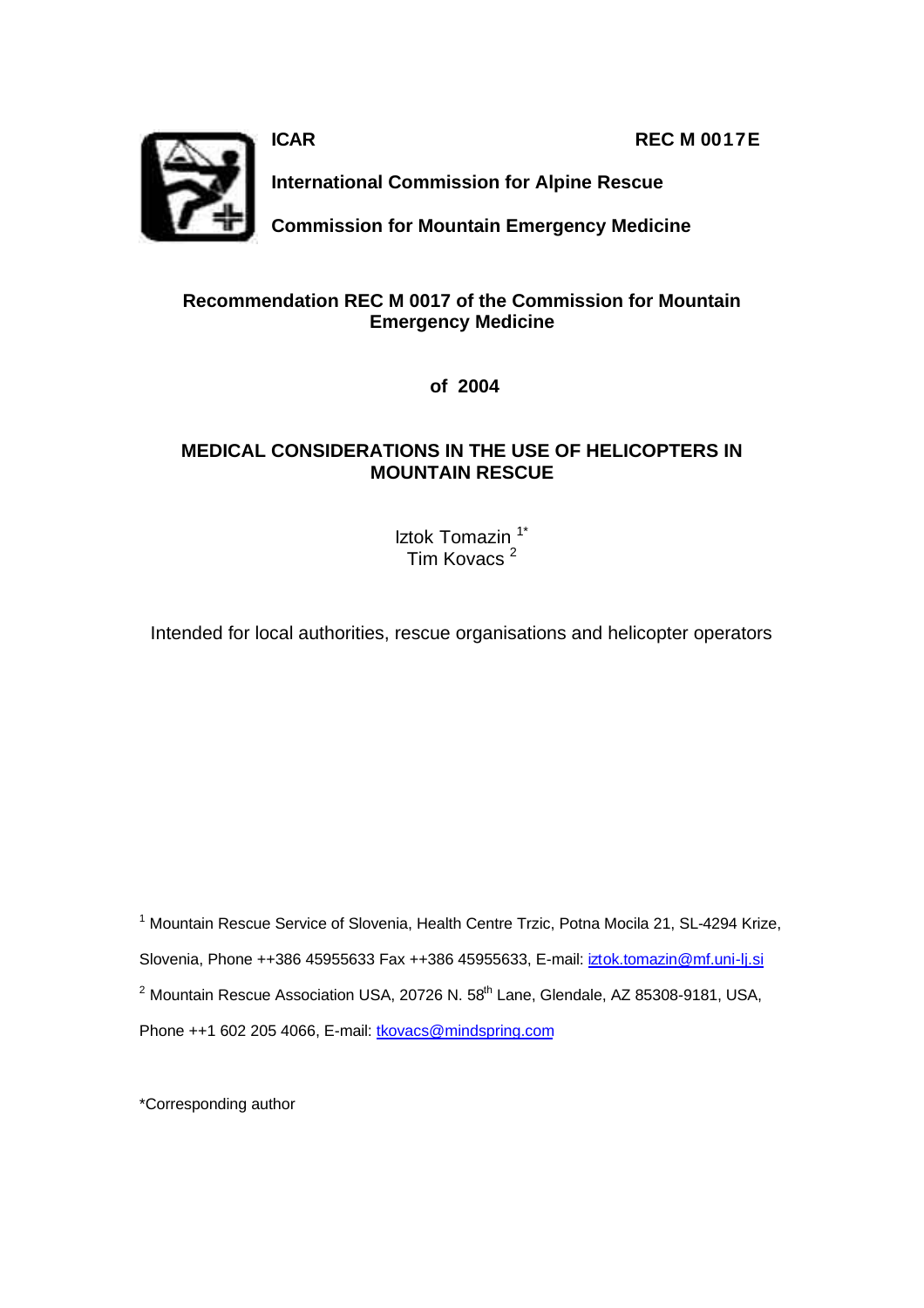This article reflects the consensus of opinion of the International Commission for Mountain

Emergency Medicine ICAR-MEDCOM which has full responsibility for the content.

Version: 7-21-03

#### **Summary**

The outcome of patient care can be dramatically improved by bringing rapid rescue-medical care to the mountain rescue scene and by rapid transport to a medical facility. The use of helicopter for these purposes is common. It is necessary when it has clear advantages for victims in comparison with ground rescue and transport. Helicopters should work within the existing emergency medical system and must be staffed by appropriate mountain rescue and medically-trained personnel. Activation time should be as short as possible. Activation of a helicopter for a mountain rescue should primarily include indication and assessment of flight and safety conditions. No other mediators or delaying factors should be permitted. The main safety criteria are appropriate mountain rescue and flight training, competence of air and ground crews, radio communication between the air and ground crews, and mission briefing before the rescue. Criteria for a helicopter used for mountain rescue are proper medical and rescue equipment, load capacity, adequate space etc. There are two main groups of indications for use of a helicopter for mountain rescue – the patient's condition and the circumstances at the site of the accident. All persons responsible for the activation of the helicopter rescue operation should be aware of specific problems in the mountains or wilderness.

#### Keywords

Wilderness Medicine, Emergency Medicine, Dispatching Centre, Helicopter, Rotary Wing Aircraft, Rescue, Mountain.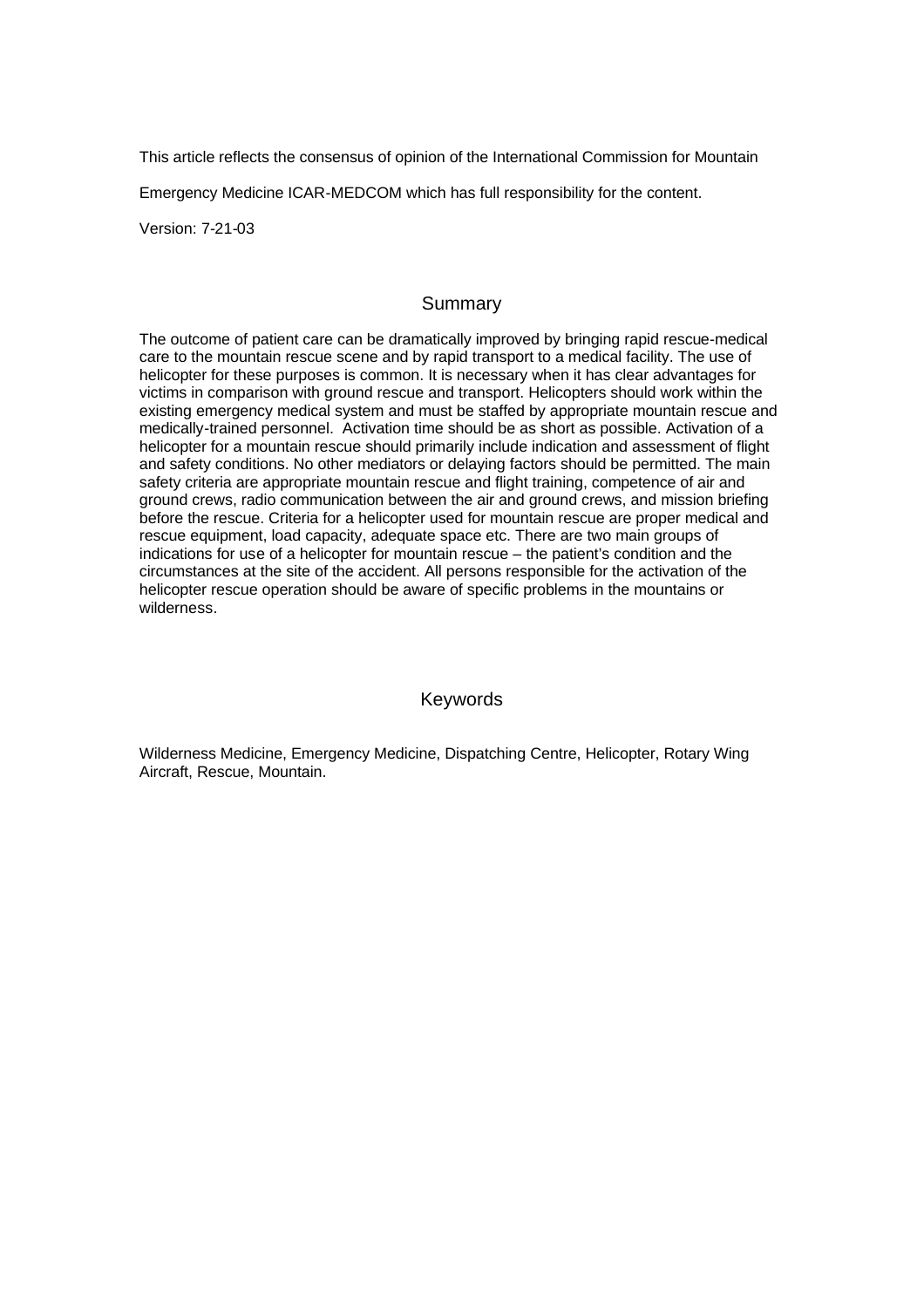#### INTRODUCTION

The Commission recognises that different regions have different rescue systems and that equipment types and availability of helicopters vary widely (Marsden, 1997; Kugler, 1997; Stolpe, 1997; Huguenard, 1997; Hoefliger, 1997; Burillo-Putze et al., 2001). These are suggested minimal requirements for competent and safe response to medical problems in the mountain environment. Unique circumstances may call for unique adaptations to our recommendations, as in developing countries with no formal EMS or rescue system, or in areas with poor resources for formally-trained rescuers, and as in very remote ranges and at very high altitude. For some countries, this may mean using the only resource they have, such as a non-rescue/EMS helicopter with an experienced mountain pilot, plus a crew of a visiting medical provider and a local mountaineer, guide or sherpa. The goal is to provide the "highest level of care available" of capable helicopter, crew, rescuer and medical provider for that response area, and to simultaneously work towards improving that level of care to meet or exceed ICAR recommendations.

The outcome of patient care can be dramatically improved by bringing rapid rescue-medical care to the mountain rescue scene (bringing medical care to the patient rather than the patient to medical care), and by rapid transport to a medical facility. Patients in the mountains and wilderness are commonly subject to extended delays before being able to call for care, receiving care on site and being transported. In many cases of severe injury or illness, delay can compromise recovery or survival (Durrer, 1993; Powell et al., 1997). All persons responsible for the activation of the helicopter rescue operation should be aware of specific problems in the mountains or wilderness.

Medical and rescue personnel should also be aware of all available forms of patient access and transportation so that they may make an informed decision as to the most appropriate methods to employ (Wuerz et al., 1996; Rhodes et al., 1986).

Unnecessary use of helicopters can increase risk to the patient and rescue crew, without improving outcomes.

## ACTIVATION AND RATIONAL USE OF HELICOPTERS IN MOUNTAIN RESCUE

The aim of mountain rescue and emergency medical services is to attend the patient rapidly, provide quality on-scene care, and transport the patient safely to appropriate medical facility (Trunkey, 1995).

The use of a helicopter is necessary when it has clear advantages for victims in comparison with ground rescue and transport (Gabram and Jacobs, 1990; Gearhart et al., 1997). A helicopter which performs mountain rescue should work within the existing emergency medical system. Such a helicopter must be staffed by appropriate mountain rescue and medically-trained personnel (see ICAR recommendation no. 3, Qualifications for Emergency Doctors in Mountain Rescue Operations: "must be comfortable in exposed situations ... conscious of his own safety ... able to work under extreme conditions", Rammlmair et al., 2002) who are part of the official emergency medical system, preferably emergency doctors, with appropriate rescue and medical equipment (Durrer, 1993; Marsigny et al., 1999; Demartines et al., 1991; Dalton et al., 1992).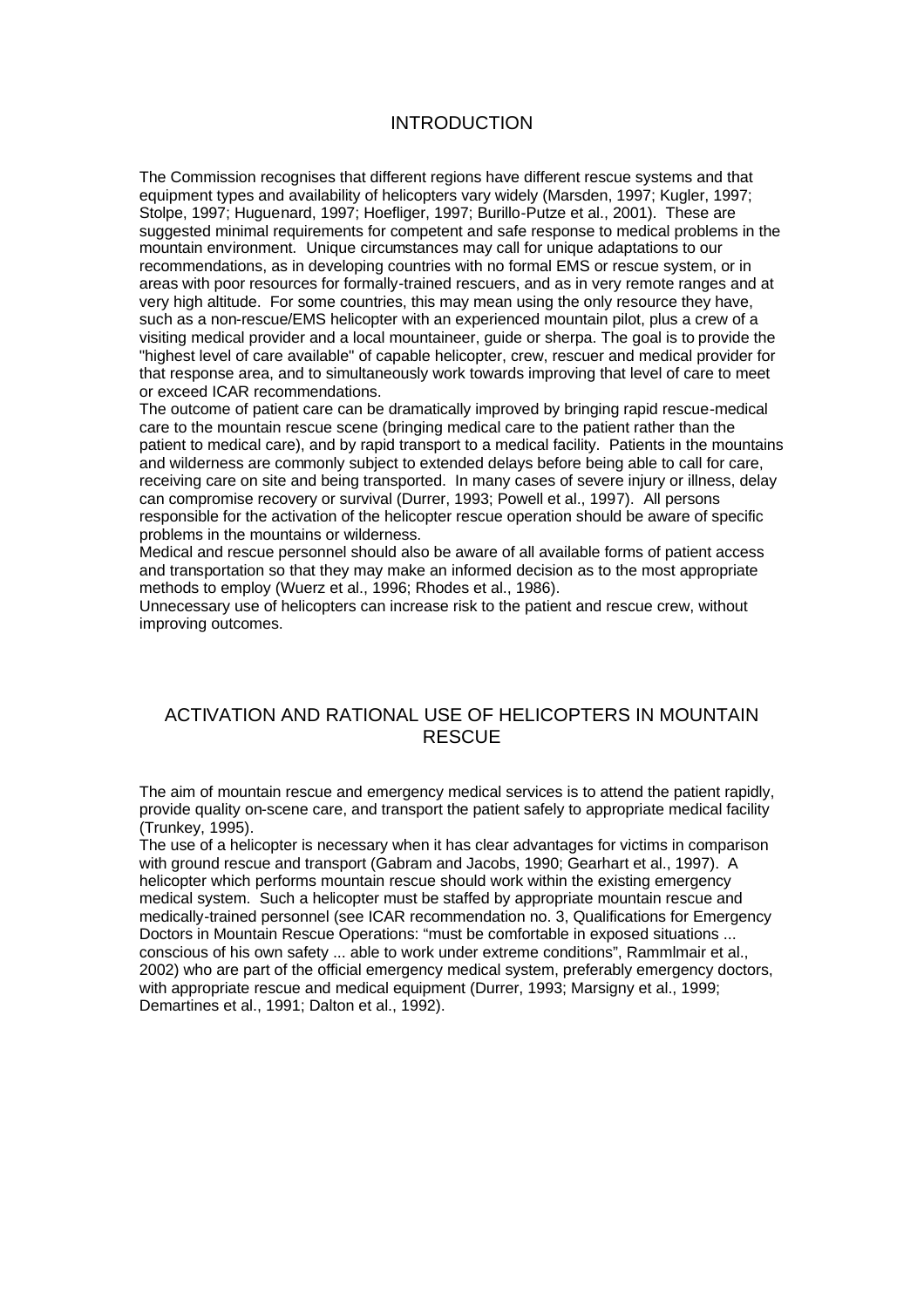## *The main goals for using a helicopter are:*

- to provide, as fast as possible, access for a rescue team with appropriately trained medical personnel, according to local systems,
- to provide necessary medical diagnosis and treatment on site,
- to provide fast and gentle transport of victims to the proper medical institution.

## *Activation of a helicopter for a mountain rescue should include the following criteria:*

- Primary assessment of need by the personnel or bystanders on scene or the dispatch centre. All emergency personnel and dispatch centres should be trained in basic primary assessment of need for specialized wilderness and mountain rescue resources so they can make simple needs decisions (Kovacs, 2002).
- Assessment of flight and safety conditions and availability of the appropriate aircraft.
- No other mediators or delaying factors should be permitted.

The helicopter team which is nearest to the site of accident, with a mountain rescue trained pilot, and with aircraft able to perform the mission in the circumstances in question, and equipped according to regional standards, should be sent out, regardless of service (army, police, private etc), district or state (Tomazin, 2001). The pilot must not only be well trained in the aircraft he or she is operating, but also familiar with the mountain range to which they are responding, and in specific techniques of "rescue flying" (Shimanksi and Kovacs, 2001). Regions with numerous helicopters should position bases to ensure coverage of the widest possible area and optimal response times (maximum 15 minutes). "Activation time" should be as short as possible.

There should be no discrimination between insured and non-insured patients, if they need helicopter rescue. There should be also no discrimination between public/private or paid/unpaid rescue services, but they will be activated based on qualifications and proximity.

#### *Safety criteria:*

- Appropriate mountain rescue flight training / practice and competence of the pilot and aircrew.
- Effective radio communications between the aircrew and ground crew (ICAR Air Rescue

Recommendation of 123.1 MHz as standard radio frequency for air to air communication

between helicopters of different operators and/or countries.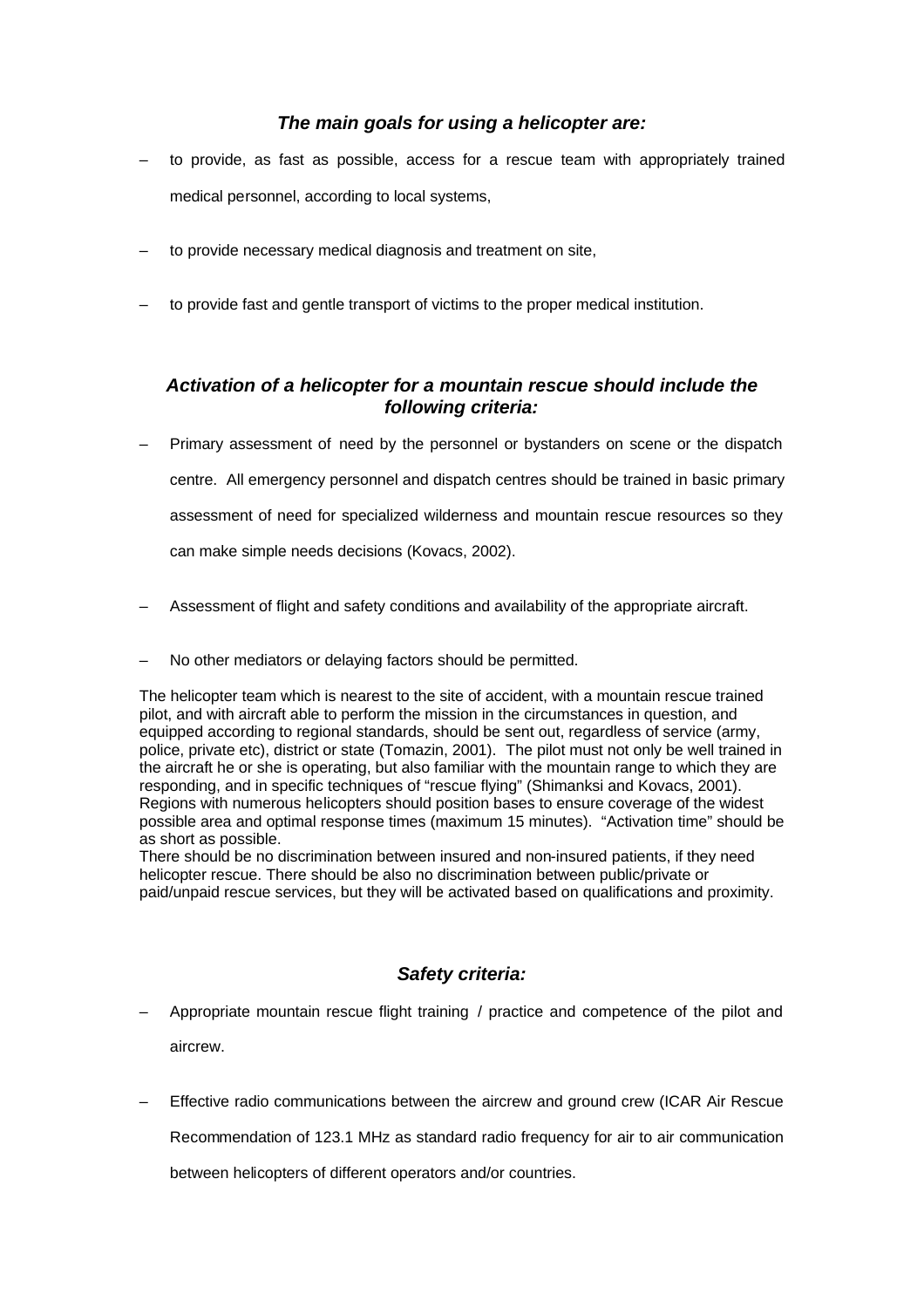Mission briefing before the rescue is commenced; plan and tasks are made clear to all ground and air personnel.

## CRITERIA FOR A HELICOPTER USED FOR MOUNTAIN RESCUE

- Medical equipment according to international standards.
- Rescue equipment including a winch and/or 'fixed rope' capability (or 'external load' capability) with releasable double attachment points.
- Load capacity, adequate space and performance for high altitude operations.
- Other HEMS (Helicopter Emergency Medical Services) criteria (according to the ICAR Flight commission's recommendations).

# INDICATIONS FOR USE OF A HELICOPTER FOR MOUNTAIN RESCUE

# *A) According to the patient's condition (medical indications).*

This type of indication should be determined by the rescue doctor, other medically-trained personnel or dispatch centre, under medical supervision:

- Criteria consistent with NACA (Tryba et al., 1980; Weiss et al., 2001) equal 3 or higher, the need of ALS (Advanced Cardiovascular Life Support, 2000), or ACEP criteria (American College of Emergency Physicians, 1997).
- Injuries, diseases and symptoms which can deteriorate rapidly or during ground transport (head or spine injuries, ischaemic heart disease etc.).
- All other injuries and diseases in which helicopter transport has clear advantages over ground transport, in the opinion of medical personnel at the scene.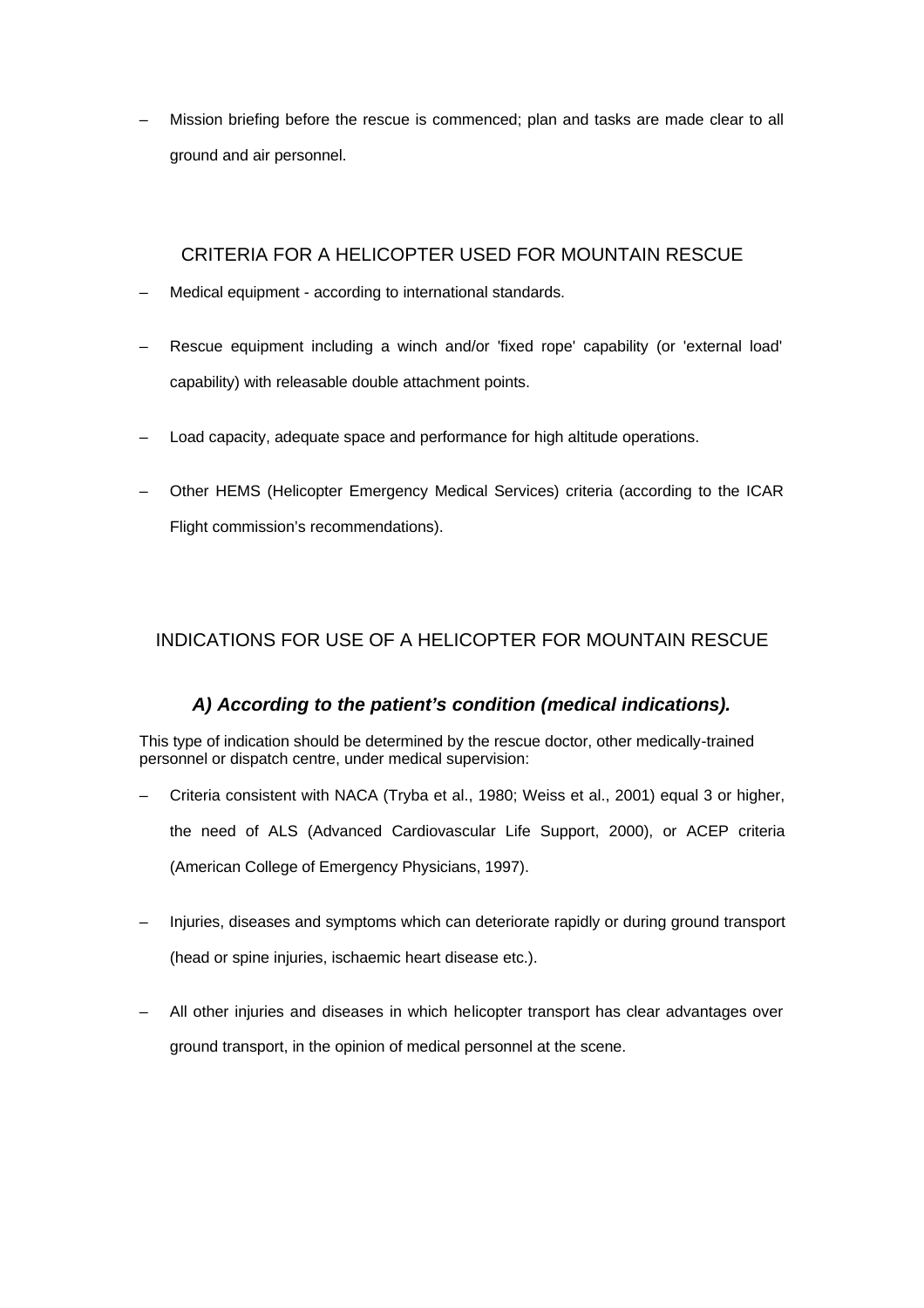# *B) According to the circumstances at the site of the accident (rescue/transport indications).*

This type of indication should be determined by the dispatch centre and/or the leader of the rescue intervention, in consultation with the medically-trained personnel:

- Difficult and/or dangerous terrain, when ground rescue would be too dangerous or timeconsuming.
- Time factor, when speed of intervention is very important, for example to finish intervention before darkness or before weather deterioration etc.
- Accidents where there is a high probability that the victim is seriously injured e.g. witnessed fall, crevasse, paragliding crash, avalanche.
- Search missions when it is expected that the victim is ill, injured or exhausted.
- Accidents with many victims, where helicopter(s) can be used as a main or an additional way of transporting victims and/or for rapid transportation of medical personnel and equipment to the site of rescue.

# *C) Situations where any mechanically capable but not medically equipped helicopter, (qualified for technical rescues but not medically equipped), may be an alternative.*

- Technical rescues (long-line, cable car, etc.).
- Transport of rescue specialists (avalanche, glacier crevasses, canyoning, difficult terrain).
- Transport of rescue equipment.
- Transport of dog-handlers with their dogs.
- Evacuation of non-injured persons.
- Evacuation of ill/injured/exhausted persons meeting IKAR criteria listed above from remote or high altitude locations where more qualified rescue-EMS helicopters or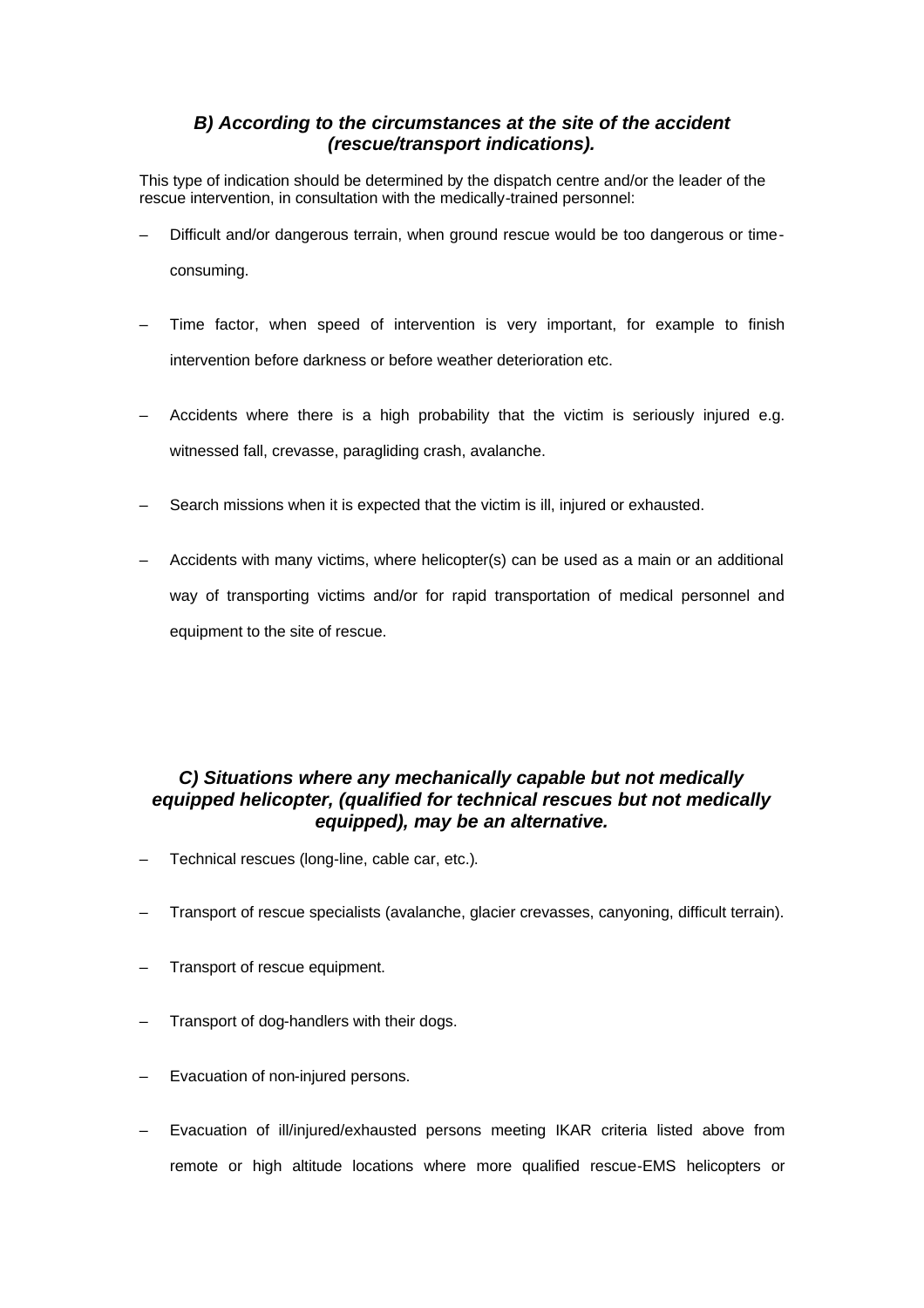personnel are not available but the speed of a helicopter evacuation will likely improve

the patient's outcome over a non-helicopter evacuation.

#### *Acknowledgement*

These recommendations have been discussed and officially approved at the annual ICAR MEDCOM meeting in Liechtenstein in 2002 and in Slovenia in 2003 by the following members of the International Commission for Mountain Emergency Medicine: Hermann Brugger (President ICAR MEDCOM, I), Bruno Durrer (President UIAA MEDCOM, CH), Giancelso Agazzi (I), Boris Aleraj (HR), Jan Beaufort (CZ), Roberto Buccelli (I), Joe Dowdall (IRL), John Ellerton (GB), Fidel Elsensohn (A), Gerhard Flora (A), Lapusan Horia (RO), Sylweriusz Kosinski (PL), Tim Kovacs (US), Jan Krzak (PL), Peter Mair (A), Mario Milani (I), Walter Phleps (A), Peter Rheinberger (FL), Marcel Sedlacko (SK), Dario Svajda (HR), Dave Syme (GB), Michael Swangard (CA), Iztok Tomazin (SLO), Xavier Ledoux (F), Igor Zuljan (HR).

#### *Glossary*

ALS: Advanced Life Support. ACEP: American College of Emergency Physicians. HEMS: Helicopter Emergency Medical Service. ICAR: International Commission for Alpine Rescue. NACA: National Advisory Committee on Aeronautics.

#### *References*

Advanced Cardiovascular Life Support (2000). Resuscitation 46: 103-120. American College of Emergency Physicians (1997). Emergency care guidelines. Ann Emerg Med 29: 564-571.

Burillo-Putze G., Duarte I.H., and Alvarez Fernandez J.A. (2001). Helicopter emergency medical service in Spain. Air Med. J. 20: 21-23.

Dalton A.M., Botha A., Coats T., Spalding T., Hodkinson S., Warren C., and Hodgson R. (1992). Helicopter doctors? Injury 23: 249-250.

Demartines N., Meyer C., Scheidegger D., and Harder F. (1991). Helicopter and emergency physician at the accident site. Medicine comparison between altitude and flat land emergency care. Helv. Chir. Acta 58: 223-227.

Durrer B. (1993). Characteristics of emergency therapy in mountain accidents. Ther. Umsch. 50: 228-233.

Gabram S.G., and Jacobs L.M. (1990). The impact of emergency medical helicopters on prehospital care. Emerg. Med. Clin. North Am. 8: 85-102.

Gearhart P.A., Wuerz R., and Localio A.R. (1997). Cost-effectiveness analysis of helicopter EMS for trauma patients. Ann. Emerg. Med. 30: 500-506.

Hoefliger C. (1997). Swiss Air Rescue: REGA. In: Trauma Care. R. Earlam, ed. Saldatore ltd., Hertfordshire; pp. 53-56.

Huguenard P. (1997). Services de l'aide Medicale Urgente en France: SAMU. In: Trauma Care. R. Earlam, ed. Saldatore ltd., Hertfordshire; pp. 49-52.

Kovacs T. (2002). Model Triage and Dispatch Guidelines for Search and Rescue

Coordinators and Communications Personnel. In: Risks in Mountain Rescue Operations. Mountain Rescue Association, ed. Poway, California; pp 27-30.

Kugler G. (1997). Concept of the Air Rescue System in Germany (ADAC). In: Trauma Care. R. Earlam, ed. Saldatore ltd., Hertfordshire; pp. 45-46.

Marsden A. (1997). Patient Air Transport in Scotland: An Integrated Service. In: Trauma Care. R. Earlam, ed. Saldatore ltd., Hertfordshire; pp. 35-36.

Marsigny B., Lecoq-Jammes F., and Cauchy E. (1999). Medical mountain rescue in the Mont Blanc massif. Wilderness Environ. Med. 10: 152-156.

Powell D.G., Hutton K., King J.K., Mark L., McLellan H.M., McNab J., and Mears D. (1997) The impact of a helicopter emergency medical services programs on potential morbidity and mortality. Air Med. J. 16: 48-50.

Rammlmair G., Zafren K., and Elsensohn F. (2002). Qualifications for Emergency Doctors in Mountain Rescue Operations. In: Consensus Guidelines in Mountain Emergency Medicine and Risk Reduction. Elsensohn F., ed. Stefanoni, Lecco; pp. 65-70.